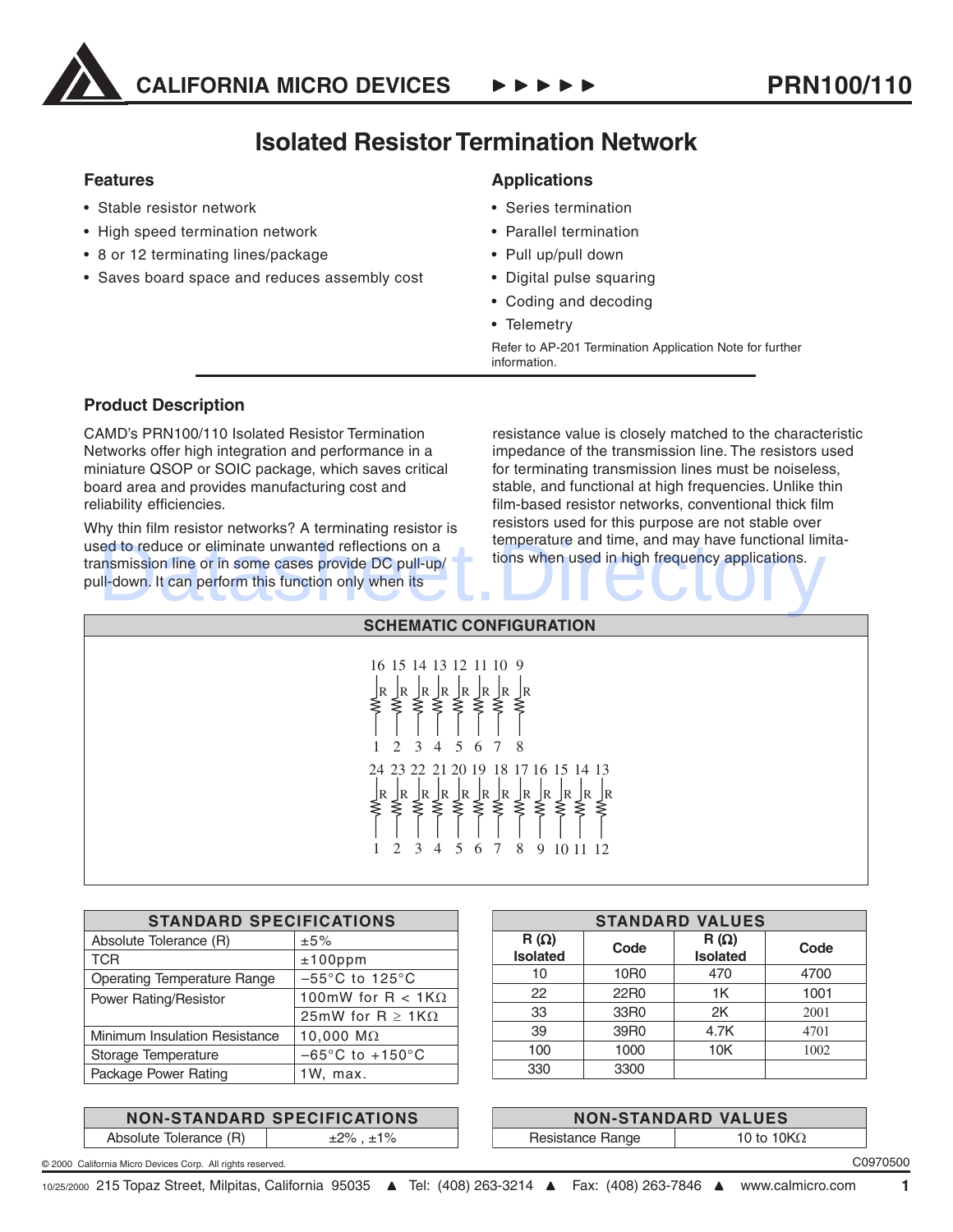

## **CALIFORNIA MICRO DEVICES**  $\rightarrow \rightarrow \rightarrow \rightarrow \rightarrow$  PRN100/110

| STANDARD PART ORDERING INFORMATION |                 |              |                             |                  |                     |
|------------------------------------|-----------------|--------------|-----------------------------|------------------|---------------------|
| Package                            |                 | Package      | <b>Ordering Part Number</b> |                  |                     |
| R Code                             | <b>Pins</b>     | <b>Style</b> | <b>Tubes</b>                | Tape & Reel      | <b>Part Marking</b> |
| 10R0                               | $\overline{16}$ | Narrow SOIC  | PRN10016N10R0J/T            | PRN10016N10R0J/R | PRN10016N10R0J      |
| 22R0                               | $\overline{16}$ | Narrow SOIC  | PRN10016N22R0J/T            | PRN10016N22R0J/R | PRN10016N22R0J      |
| 33R0                               | 16              | Narrow SOIC  | PRN10016N33R0J/T            | PRN10016N33R0J/R | PRN10016N33R0J      |
| 39R0                               | $\overline{16}$ | Narrow SOIC  | PRN10016N39R0J/T            | PRN10016N39R0J/R | PRN10016N39R0J      |
| 1000                               | 16              | Narrow SOIC  | PRN10016N1000J/T            | PRN10016N1000J/R | PRN10016N1000J      |
| 3300                               | $\overline{16}$ | Narrow SOIC  | PRN10016N3300J/T            | PRN10016N3300J/R | PRN10016N3300J      |
| 4700                               | $\overline{16}$ | Narrow SOIC  | PRN10016N4700J/T            | PRN10016N4700J/R | PRN10016N4700J      |
| 1001                               | $\overline{16}$ | Narrow SOIC  | PRN10016N1001J/T            | PRN10016N1001J/R | PRN10016N1001J      |
| 2001                               | 16              | Narrow SOIC  | PRN10016N2001J/T            | PRN10016N2001J/R | PRN10016N2001J      |
| 4701                               | 16              | Narrow SOIC  | PRN10016N4701J/T            | PRN10016N4701J/R | PRN10016N4701J      |
| 1002                               | 16              | Narrow SOIC  | PRN10016N1002J/T            | PRN10016N1002J/R | PRN10016N1002J      |
| 10R0                               | 16              | QSOP         | PRN1101610R0J/T             | PRN1101610R0J/R  | PRN1101610R0J       |
| 22R0                               | 16              | QSOP         | PRN1101622R0J/T             | PRN1101622R0J/R  | PRN1101622R0J       |
| 33R0                               | 16              | QSOP         | PRN1101633R0J/T             | PRN1101633R0J/R  | PRN1101633R0J       |
| 39R0                               | 16              | QSOP         | PRN1101639R0J/T             | PRN1101639R0J/R  | PRN1101639R0J       |
| 1000                               | 16              | QSOP         | PRN110161000J/T             | PRN110161000J/R  | PRN110161000J       |
| 3300                               | 16              | QSOP         | PRN110163300J/T             | PRN110163300J/R  | PRN110163300J       |
| 4700                               | 16              | QSOP         | PRN110164700J/T             | PRN110164700J/R  | PRN110164700J       |
| 1001                               | 16              | QSOP         | PRN110161001J/T             | PRN110161001J/R  | PRN110161001J       |
| 2001                               | 16              | QSOP         | PRN110162001J/T             | PRN110162001J/R  | PRN110162001J       |
| 4701                               | 16              | QSOP         | PRN110164701J/T             | PRN110164701J/R  | PRN110164701J       |
| 1002                               | 16              | QSOP         | PRN110161002J/T             | PRN110161002J/R  | PRN110161002J       |
| 10R0                               | 24              | QSOP         | PRN1102410R0J/T             | PRN1102410R0J/R  | PRN1102410R0J       |
| 22R0                               | 24              | QSOP         | PRN1102422R0J/T             | PRN1102422R0J/R  | PRN1102422R0J       |
| 33R0                               | 24              | QSOP         | PRN1102433R0J/T             | PRN1102433R0J/R  | PRN1102433R0J       |
| 39R0                               | 24              | QSOP         | PRN1102439R0J/T             | PRN1102439R0J/R  | PRN1102439R0J       |
| 1000                               | 24              | QSOP         | PRN110241000J/T             | PRN110241000J/R  | PRN110241000J       |
| 3300                               | 24              | QSOP         | PRN110243300J/T             | PRN110243300J/R  | PRN110243300J       |
| 4700                               | 24              | QSOP         | PRN110244700J/T             | PRN110244700J/R  | PRN110244700J       |
| 1001                               | 24              | QSOP         | PRN110241001J/T             | PRN110241001J/R  | PRN110241001J       |
| 2001                               | 24              | QSOP         | PRN110242001J/T             | PRN110242001J/R  | PRN110242001J       |
| 4701                               | 24              | QSOP         | PRN110244701J/T             | PRN110244701J/R  | PRN110244701J       |
| 1002                               | 24              | QSOP         | PRN110241002J/T             | PRN110241002J/R  | PRN110241002J       |

| <b>NON-STANDARD PART ORDERING INFORMATION</b> |                  |                                                                                                                                 |                  |  |  |
|-----------------------------------------------|------------------|---------------------------------------------------------------------------------------------------------------------------------|------------------|--|--|
| PRN100 (Example)                              | 16               | <b>XXXX</b>                                                                                                                     |                  |  |  |
| <b>Part Series</b>                            | <b>Pin Count</b> | <b>Value Code</b>                                                                                                               | <b>Tolerance</b> |  |  |
| PRN100-SOIC                                   | $16 = 16 - 5$    | First 3 digits are significant value.<br>(R indicates decimal point)<br>Fourth digit represents number<br>of zeroses to follow. | $J = \pm 5\%$    |  |  |
| PRN110-QSOP                                   | $16 = 16$ -pins  |                                                                                                                                 | $G = \pm 2\%$    |  |  |
|                                               | $24 = 24$ -pins  |                                                                                                                                 | $F = \pm 1\%$    |  |  |
|                                               |                  |                                                                                                                                 |                  |  |  |

California Micro Devices can develop a fully customized solution which embodies the configuration shown in this data sheet or modified to suit specific application requirements. Very precise TCR, TCR tracking and resistor tolerances, and resistor-to-resistor ratio matching can also be provided. A Non-Recurring Engineering (NRE) charge will apply for all fully customized requirements and a minimum order/lot will be required.

Please direct your detailed circuit configuration and specification requirements to your local CMD representative or to the factory for a quotation.

©2000 California Micro Devices Corp. All rights reserved.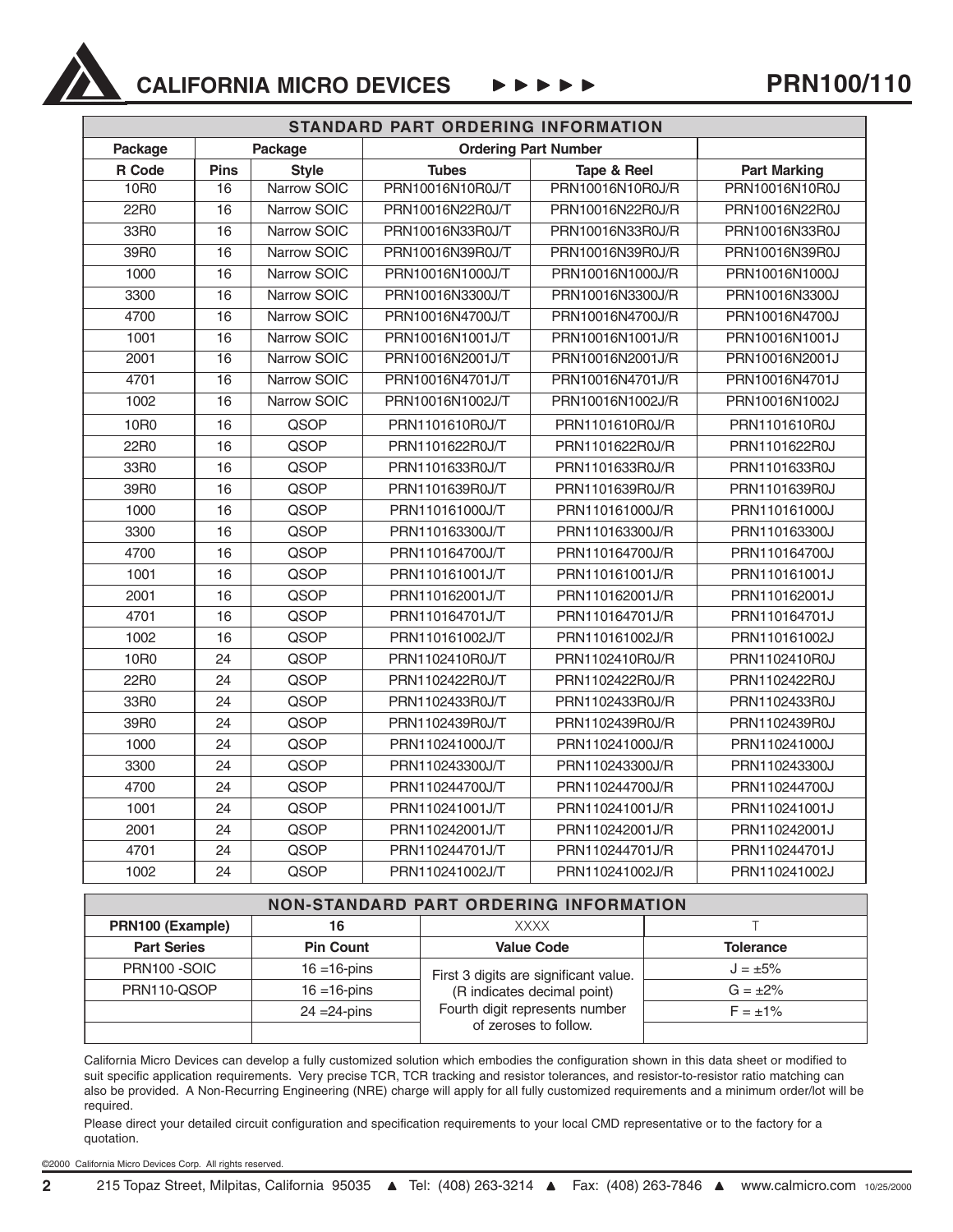



S-Parameters are measured using an HP8753C

© 2000 California Micro Devices Corp. All rights reserved.